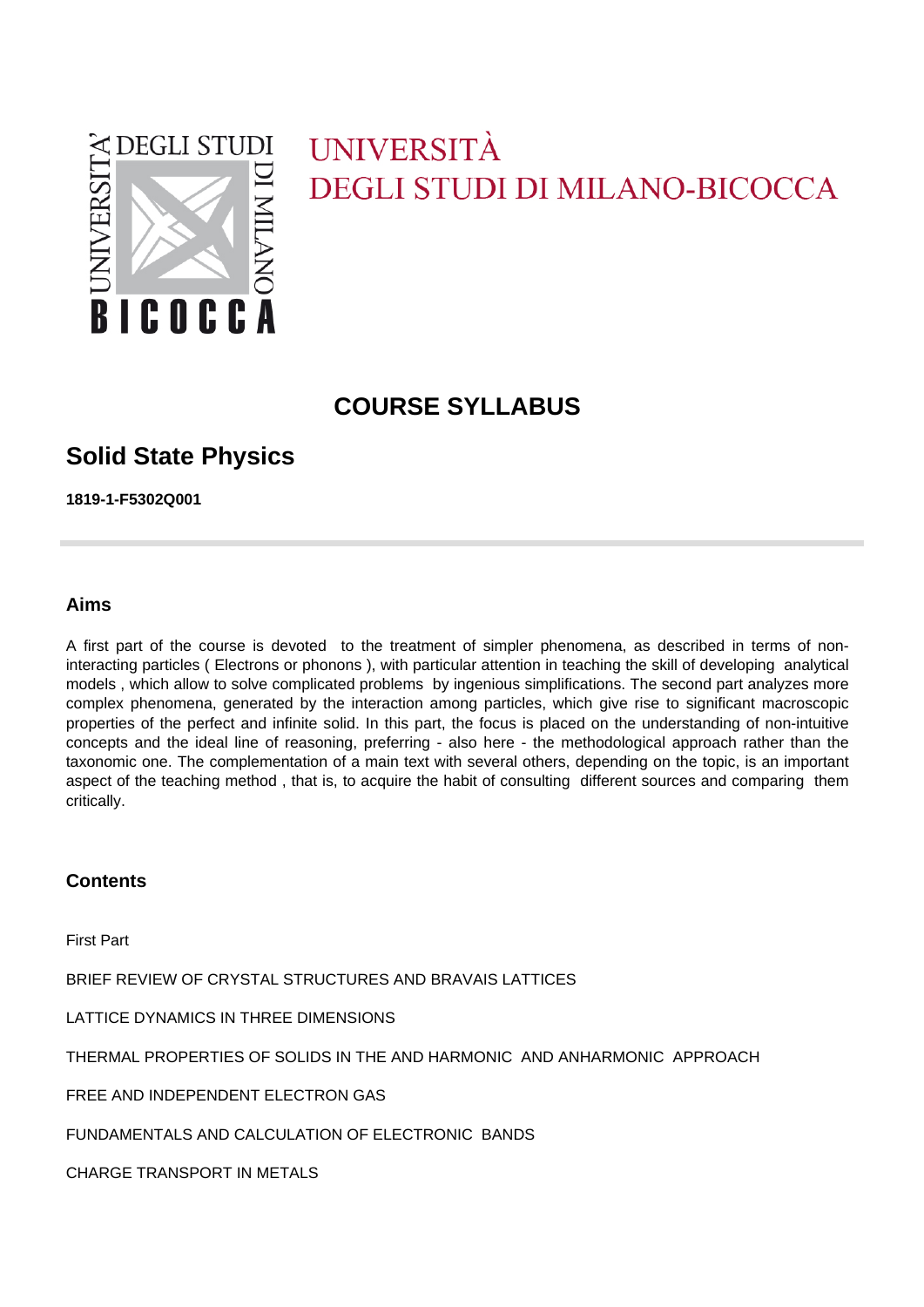## PARAMAGNETISM, DIAMAGNETISM AND LANDAU LEVELS

#### Second Part

CALCULATION OF THE ELECTRONIC BANDS WITH SELFCONSISTENT METHODS ELECTRON SCREENING AND THE STRUCTURAL ENERGY OF METALS FERROMAGNETISM FOR ITINERANT AND LOCALIZED SPINS SUPERCONDUCTIVITY AND THE BCS THEORY

## **Detailed program**

Crystal structures and diffraction

\_relevant crystal structures

\_construction of the reciprocal lattice and the Brillouin zones for fcc and a bcc lattices

\_calculation of the distance in silicon.

#### Lattice dynamics

\_ force constant matrix and its symmetries

\_ dynamic matrix and the equations of motion

\_construction and diagonalization of the dynamic matrix for one fcc monatomic: eigenvalues and displacement patterns

- \_ diatomic linear chain
- dispersion curves of real crystals
- \_ inelastic scattering and measurement of phonon dispersion by neutron scattering

#### Thermal properties

- \_ from normal modes to phonons as quasi-particles
- \_ density of vibrational states
- \_ specific heat in Debye and Einstein models
- \_ anharmonic potentials and the heat capacity in Dulong Petit regime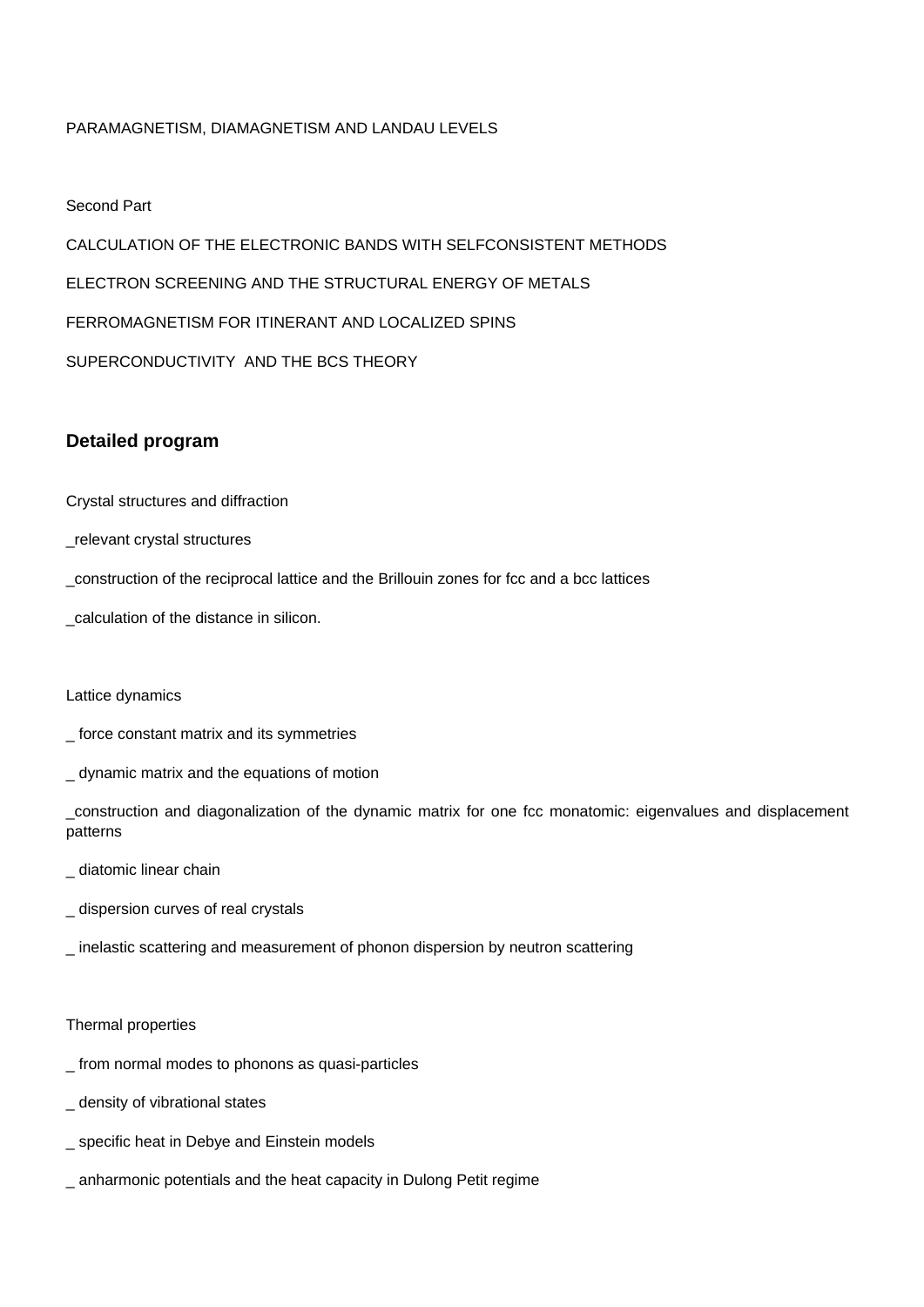\_ thermal expansion the meaning of the Gruneisen parameter \_ thermal conductivity

#### Free electrons

- $=$  recalls on the electronic gas at T = 0, steric repulsion
- \_ density of states in 1, 2 and 3 dimensions
- \_ trend of the chemical potential in T
- \_ electronic contribution to the specific heat
- \_ the work function and the thermal emission of electrons

#### Electronic bands

- \_ expansion in plane waves and the central equation
- \_ Bloch waves and new meaning of the moment p
- \_ Construction of the band diagram for the empty lattice
- \_ opening of the gaps at the Brillouin zone borders and its interpretation
- \_ expansion of the Bloch wave in atomic orbital: tight binding (TB)

\_ band energy as a function of TB parameters and neighbors. Construction and diagonalization of the tight binding matrix in sp3 basis and first neighbors for silicon

- \_ interpretation of real bands and their density of states
- \_ measurement of the dispersion of the bands by electron photoemission resolved in angle

#### Charge transport

- \_ The semiclassic model by packages of Bloch waves, equations of motion
- \_ the effective mass tensor and the concept of positive hole
- \_ Boltzman equation: balance between the process of drift and those of scattering
- \_ the relaxation time approximation in the processes of scattering
- \_ microscopic mechanisms that rule the scattering of charges
- the classic model of transport by Drude and its limits
- the electrical conductivity as the integral on the Fermi surface
- \_ dependence of resistivity from the temperature in a metal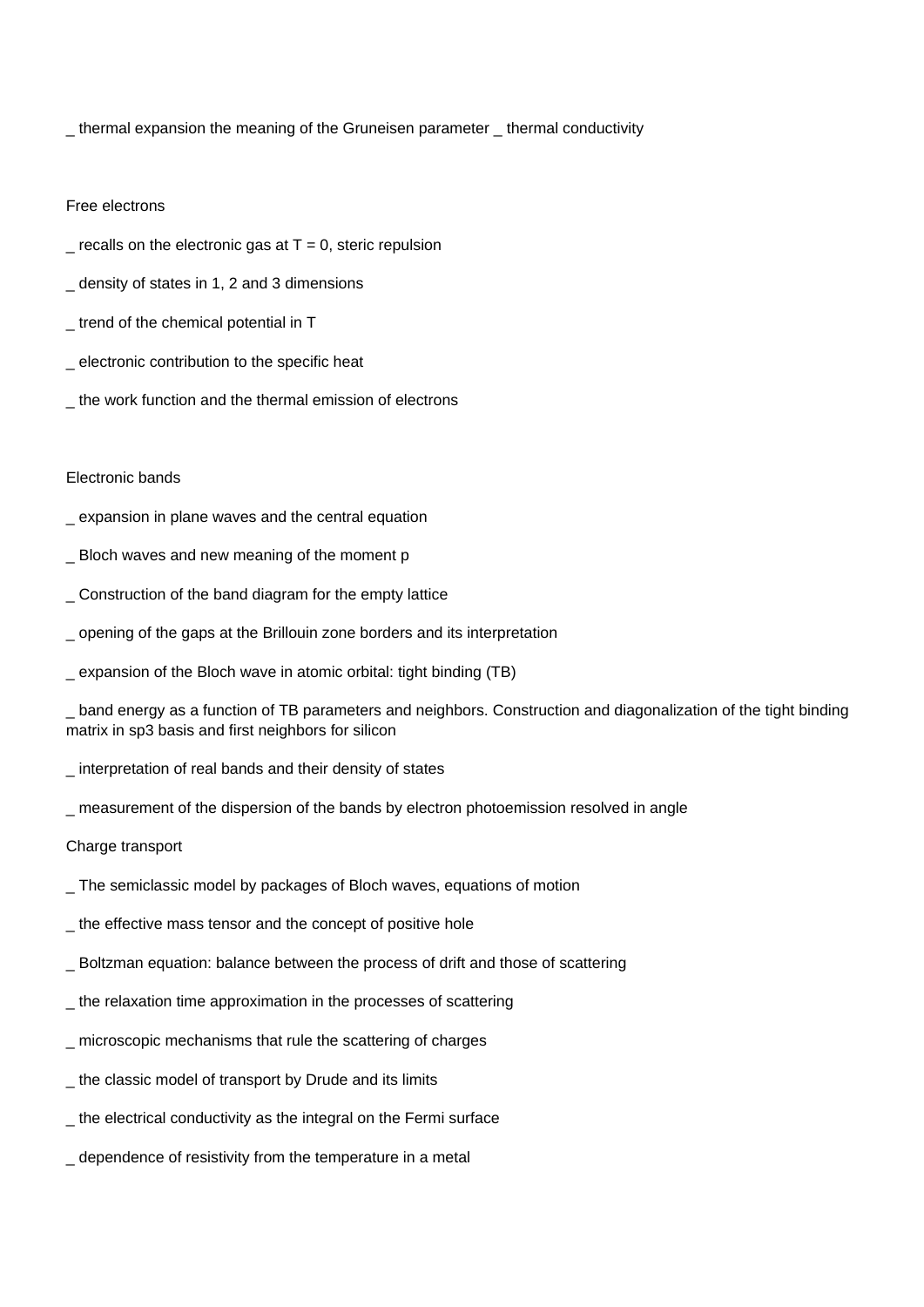- \_ heat transport by electrons
- the Wiedemann-Franz law
- \_ thermoelectric effects (Peltier and Seebeck)

#### Magnetic properties

- \_ diamagnetism and paramagnetism in solids, why negligible values for susceptibility
- \_ Pauli paramagnetism and Landau diamagnetism for the gas of free electrons
- \_ electron motion in a magnetic field
- \_ Landau levels and the de Haas van Alphen effect

#### The many electron problem

- \_ the average field approaches: Hartree and Hartree-Fock equations
- \_ the interacting gas of free electrons and the density dependent energy
- \_ the Hohenberg and Kohn theorem and the equation of Kohn-Sham
- \_ the density functional method in the local approximation DFT-LDA
- \_ cellular methods, the muffin tin potential, and the augmented plane waves
- \_ orthogonalized valence plane waves, the pseudopotential method

#### Screening in the electron gas

- \_ from Poisson equations to relations between epsilon and susceptibility: classical model
- \_ the Thomas-Fermi model of the electrostatic shield (constant susceptibility)
- the Linhard model of the electrostatic shield (susceptibility depends on q)
- \_ the quantum interpretation of the ineffectiveness of the screen beyond 2kF and the charge density waves
- \_ from the jellium model to the real metal
- \_ cohesion energy for different structures in metals simple: the two bodiy potential to effective.

#### Ferromagnetism

\_ Stoner model for itinerant ferromagnetism in metallic solids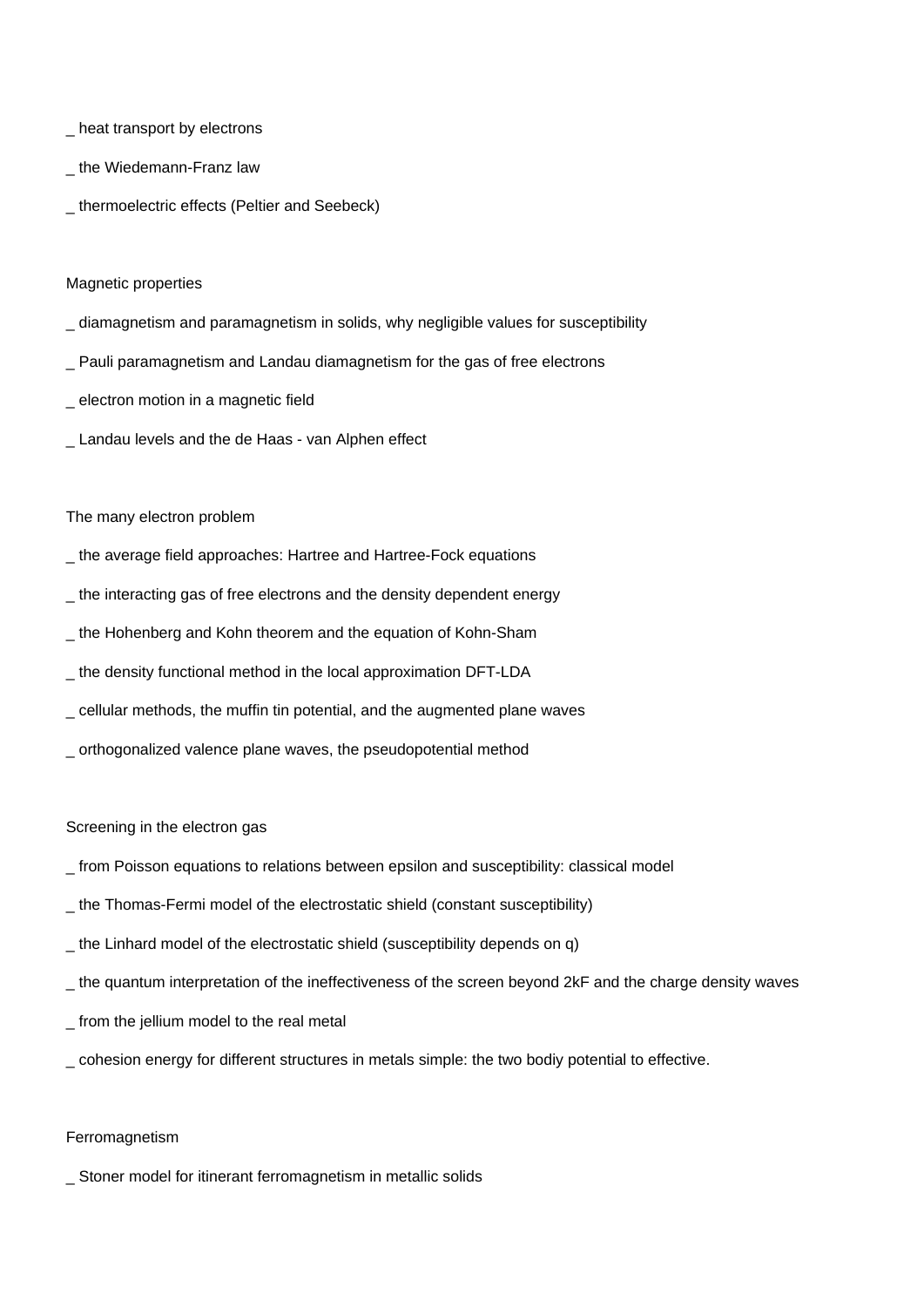- \_ effect of temperature in the Stoner model, Curie temperature
- \_ origin of ferromagnetic interactions in insulating solids and the Heisemberg hamiltonian
- \_ ferromagnetism in insulators, the Curie temperature and the susceptibility vs T
- \_ excited magnetic states and the spin waves; other collective excitations in solids

#### Superconductivity

- \_ introduction to superconductivity
- Meissner Ochsenfeld effect: expulsion of the magnetic field
- \_ the thermodynamics of the transition to the superconducting state
- \_ the London and London equations: penetration of currents and magnetic fields
- \_ origin of the attraction in the Cooper pair, instability of the ground state
- \_ derivation of the fundamental BCS state
- existence of the gap, its nature, and definition of the excited states
- $\angle$  dependence of gap from T, relationship between Tc and gap at T = 0; isotope effect
- the supercorrent as steady state and the critical values of current and magnetic field
- some phenomenology of high-temperature superconductors

### The defected solid

\_Shallow impurity states in semiconductors by Bloch states

## **Prerequisites**

Atomic and molecular quantum physics Elementary introduction to Solid State Physics A short course in advanced calculus

## **Teaching form**

Lessons